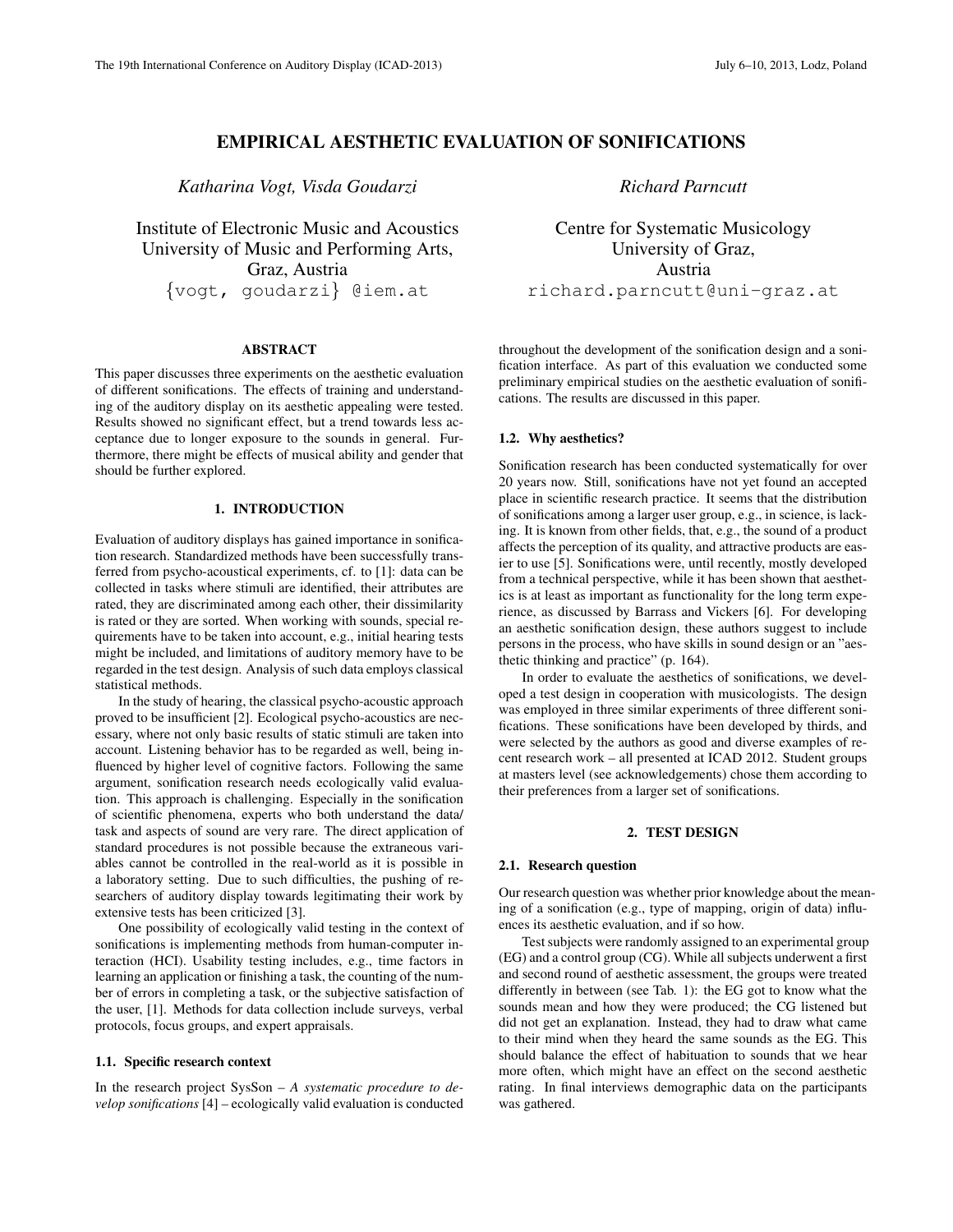| Round              | <b>Experimental Group</b> | Control Group       |
|--------------------|---------------------------|---------------------|
| <b>First Round</b> | Evaluation 1              | Evaluation 1        |
| Treatment          | Training & Testing        | <b>Control Task</b> |
| Second Round       | Evaluation 2              | Evaluation 2        |
|                    |                           |                     |

Table 1: Test procedure

During the aesthetic evaluation the participants rated how much they liked a group of randomly presented sound samples on a scale from 1 ("not at all") to 7 ("very much"). Furthermore, words were collected that participants associated freely with each sound for qualitative analysis. Quantitative analysis was conducted comparing CG and EG with each other, male and female participants, and (in some experiments) musicians vs. non-musicians. Significance of results were checked with an ANOVA analysis. Aggregated statistical results are collected in the Appendix. For the qualitative analysis, the associated words were assigned as positive, neutral, or negative by the students. Furthermore, the drawings of the CG were taken into account for the discussion of results.

# 2.2. Chosen sonifications

Three sonifications – as part of a larger set – have been suggested by the authors of the paper and picked by student pairs, see Tab. 2. The sonifications are completely different in their goals, implementations, and designs, but were regarded as interesting by the authors. All are recent developments by third parties and have been presented at ICAD 2012.

| Name         | Literature | Data                  |
|--------------|------------|-----------------------|
| Tremor       | [7]        | 3D movement data      |
| Tweetscapes  | [8]        | real-time online data |
| <b>VOSIS</b> | [9]        | b&w images (pixels)   |

Table 2: Sonifications chosen by the students.

*Tremor* is a project in cooperation with neurologists who analyze the rhythmic, involuntary movement of a part of the body (a tremor). Depending on the oscillation type, different neurological diseases can be differentiated, one of which is Parkinson disease. Different sound designs were developed and are at the moment tested with neurologists, based on frequency and amplitude modulation. In pilot tests, the sounds proved to be very helpful to determine the kind of disease. For examples see/ hear [10].

*Tweetscapes* is a project of sonification experts, media artists, and a radio broadcaster. Online data of German Twitter streams is sonified and visualized in real-time. The project received the Award of Distinction in the Digital Musics and Sound Art category of Prix Ars Electronica. The sounds are based on a large sound database and randomly – but reproducibly fixed – assigned to different semantic terms (hashtags). These sounds are then modified according to meta-information, e.g., from which location in Germany the tweet was sent. For examples see/ hear [11].

*Voice of Sisyphus* - VOSIS is a free online program to transfer black and white images into sound, based on a multi-media installation. The graphical synthesis technique is based on raster scanning of pixel data, and the sounds are refined by filtering and spatialization. For examples see/ hear [12].

#### 2.3. Test subjects

The students recruited 10 to 20 participants for each of the 3 experiments. Details on their demographics (age range, gender, musicians or not, number of subjects in EG an CG) can be found in Tab. 3.

| Exp.         | Age $(Av)$  | M/F   | Musicians/Non | #EG/HCG |
|--------------|-------------|-------|---------------|---------|
| Tremor       | $19-44(26)$ | 10/10 |               | 10/10   |
| Tweetscapes  | $19-40(25)$ | 5/5   | 6/4           | $10/-$  |
| <b>VOSIS</b> | $20-59(28)$ | 7/11  | 9/9           | 10/8    |

Table 3: Details on Participants.

### 3. EXPERIMENTS AND RESULTS

#### 3.1. Tremor experiment

In the Tremor experiment, 27 sound samples were used that have been generated from data of diagnosed patients of three different diseases (Parkinson, essential, and psychogenic tremor). Out of these samples, 18 samples for the aesthetic assessment were cut out. For the training of the EG and the drawing task of the CG sound samples of a length of one minute were cut out. The stimuli were presented over headphones using PsychoPy software.

The training phase for the EG took ten minutes, which was followed by a test of how many tremors could be identified. Participants of the CG were confronted with the same sounds but only instructed to draw something along. The total duration of the experiment took about 35-45 minutes.

No significant differences have been found between the ratings of evaluation 1 and 2 (details for all statistical results can be found in the Appendix). The results also did not show a significantly different rating by female and male participants from evaluation 1 to 2, but male participants rated generally higher. The test results after the training phase in the EG showed that only 50% of the essential tremor, 57% of Parkinson, and 33% of psychogenic tremor were detected correctly.

The qualitative assessment of words showed that mostly neutral words  $(61\%)$  and only a few positive ones  $(3\%)$  were used to describe sounds. A trend could be observed that more negative words were used in the second evaluation. This coincides with the report of the interviewing students that the majority of test subjects became more annoyed by the sounds during the experiment. The words have been grouped by the students into seven categories:

- outer space
- ocean
- musical instruments and musical terms
- movement
- machines
- (illness)
- (negative) adjectives

Words related to illness have only been mentioned by participants of the EG after they were explained the origin of the sounds, which is not surprising. 14 out of 20 participants used negative attributes, such as annoying, boring, alarming, sad, or intrusive.

Some examples from the drawings of the CG during the control task are shown in Fig. 1. Seven out of ten participants drew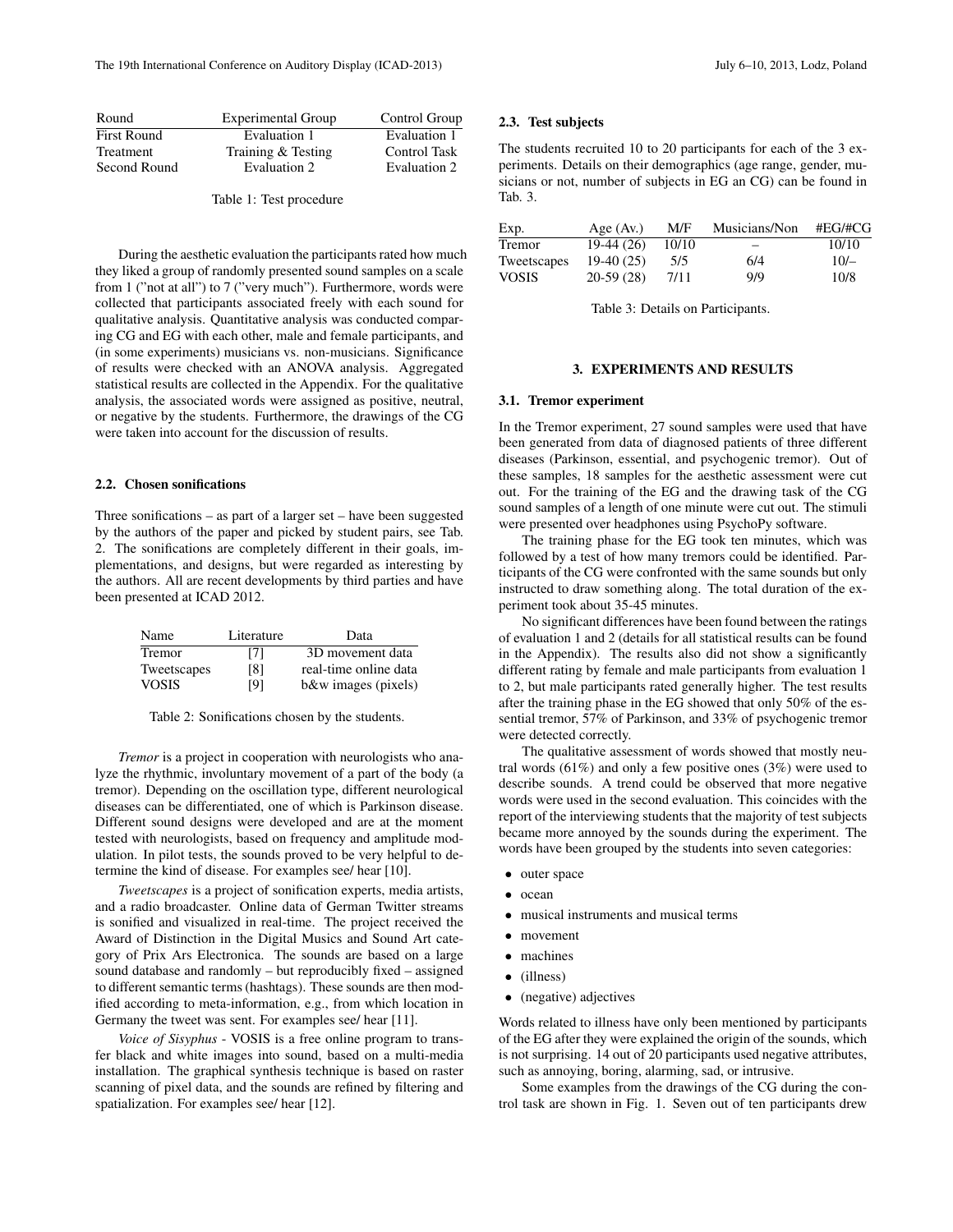different kind of waveforms. The second biggest group were drawings of flying objects/ UFOs.



Figure 1: Examples of drawings of the CG in the tremor experiment. Waveforms are depicted at the left hand side. The right hand side shows a picture of a UFO and a plane flying over the mountains.

#### 3.2. Tweetscapes experiment

The Tweetscapes experiment didn't have any control group due to personal reasons of the students conducting the experiment. The sound stimuli consisted of 18 sounds of 10 seconds each. They were gathered by the students at three days and different day times to showcase the diversity of tweets over the span of the time. The sounds were recorded from the web using audio-hijacking, i.e., recording the live-stream from the internet. In each evaluation round 10 sounds out of the 18 stimuli were played and rated on a scale (1-7) how much the participants like/dislike the sound. In the training phase 3 exemplary sounds from the Tweetscapes website were presented and explained to the participants. Testing of their understanding was difficult because the exemplary sounds showcased the basic features of the Tweetscapes sound mapping, while the real recorded sounds were much more complex.

In this experiment, also the difference between musicians and non-musicians was assessed. A person who has been active in singing or playing an instrument at least during the last five years was regarded a musician.

In the first evaluation round the mean rating was 5.20 and musicians rated the sounds higher than non-musicians. The qualitative interviews gave a hint on different listening behaviors. It seems that non-musicians concentrated more on the sound in general, whereas musicians tried to filter parameters such as harmony, dynamics, and other musical characteristics of the sound.

In the second evaluation round, the rating dropped down to a mean of 4.00. The average ratings of musicians and non-musicians changed comparing to the first evaluation. While non-musicians rated the sounds similarly in both evaluations, the musicians, apparently, didn't like the sounds the more they listened to them.

In the qualitative analysis of the freely associated words the students sorted them into the following categories, ordered by their frequency:

- environment
- technology
- condition (i.e., qualitative descriptions)
- fantasy
- (Twitter-related)

The category environment is used the most (40 times), including descriptions such as nature, environment, animals, jungle, and birds. This might be an effect of the random recording of sounds, where by chance many sound samples came up that have an environmental background. Twitter related words were only mentioned by the EG after they had been explained the mapping.

The descriptions were also classified in their positive, negative, or neutral nature. The majority were neutral ratings (66%), with a little trend towards negative terms (21%) as compared to positive ones (13%).

### 3.3. VOSIS experiment

The sounds for the VOSIS experiment were recorded by the students using ten different basic geometric objects, such as a square, a triangle, and a circle, see an example in Fig. 2. More complex figures, e.g., faces, proved to be too difficult to differentiate in an initial testing phase of the students. Again, participants were grouped into an EG, who were explained the sound mapping in a training phase, and a CG, who had to draw along the presented sounds.



Figure 2: Examples of the basic objects in black and white used to produce the sounds for the initial evaluations.

Participants were classified as musicians when they have had a regular practice of active music making for more than 3 years. Only the ten participants of the EG were analyzed according to this criterion.

20 sound samples were selected for the evaluations, and 8 sounds from slightly more complex objects were used for the training phase. The testing was conducted using nine different sounds from the basic objects. The participants saw the object and heard the sound and then they had to guess which region of the object was played out of a given choice of 6 possible regions. If they associated the correct section of the image, the task was rated as successful.

Generally, ratings were lower in the second round of tests, but results were not significant. Musicians rated the sound samples higher than non-musicians. While the ratings of non-musicians did not change from evaluation 1 to 2, the musicians rated lower. These trends are not significant due to the small number in each of the compared groups (5 musicians and 5 non-musicians). Around half of test conditions were successfully identified by the EG, therefore training can be regarded as successful compared to a chance of guessing the right region of 1/6th.

The qualitative assessment of the phrases showed that both EG and CG described the sounds as mostly neutral (57%) or negative (40%). They rarely described a sound using a positive word (2%). These relations did not change significantly between the two evaluation rounds. The participants described many of the sounds with science-fiction and industrial terms (but the students in this experiment did not categorize the terms completely).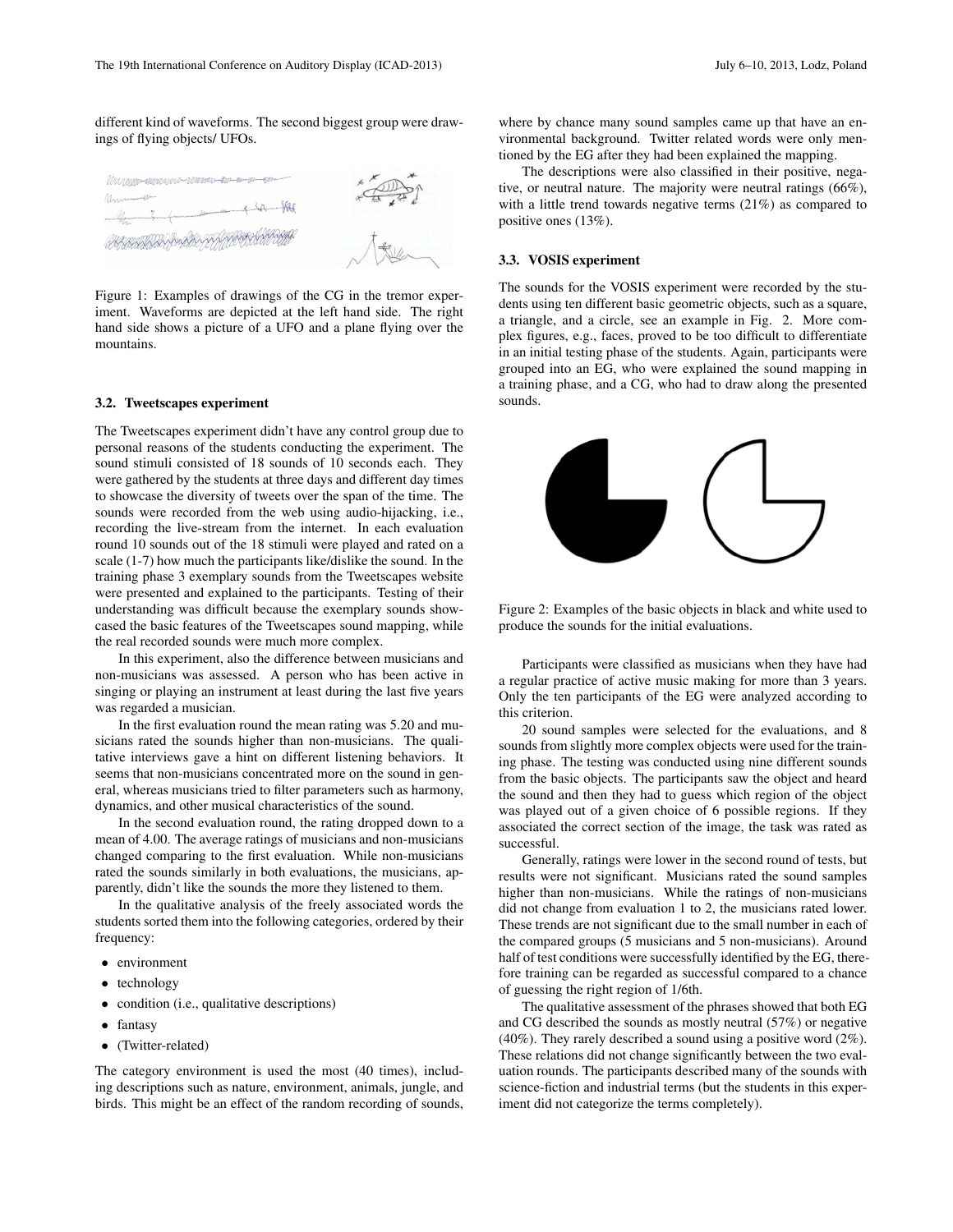An example of drawings of a participant of the CG is given in Fig. 3. The associations in this example comprise different concepts, from sound making objects, e.g., the didgeridoo, to behavior resulting from sound, e.g., dancing. Students, following their comments in the final report, were disappointed that never the "right" objects, which were the basis for the sonification, have been re-

Aueschronde  $\sqrt{3}$ monster + lcatze

drawn in the blind test. This is not surprising to the authors and

probably not the aim of the VOSIS project.

Figure 3: Examples of drawings of one participant of the CG in the VOSIS experiment. The participant in this case marked an associative word as well for each sound (the captions are in German: "Hubschrauber" - helicopter, "Didgeridoo", "Höhlenmonster" cave monster, "Tanzende Leute + Katze" - dancing people plus cat).

# 4. AGGREGATED RESULTS

The nature of the experiments being from different projects with slightly differing test design makes it difficult to generalize the results. As one reviewer remarked, an important factor might be that the three chosen sonifications differ in their *function*: Tremor is purely functional, and has been developed for a specialized user group; VOSIS is functional as well, but for a broader public and based on the experiences of a multi-media project; finally, Tweetscapes is mostly a public installation/work between science and art, disseminating the idea of sonification. The authors chose the diverse set of sonifications on purpose, in order to be able to derive general results on sonifications. But the functionality of sonifications might actually influence the results in so far, as sounds that are useful are likely more accepted as listeners can identify or understand the need.

Concluding from all three experiments, several trends can be observed, even if the amount of test participants in each single comparison group did not allow significant results. The general aim of the experiments was to find a difference in the aesthetic evaluation with and without the knowledge of the underlying sonification. Two other interesting comparisons turned up during the experiments: first, there might be a difference between the rating of musicians and non-musicians (however they are defined), second, men rated generally higher throughout the experiments than women.

Answering the research question, we did not find a significant effect over all experiments. There is a trend that a longer exposure to the sounds worsens the rating in general. The knowledge of the sonification seems to have a slightly positive effect, but it does not outweigh the worsening completely.

There might be different effects that are reflected in these results: the students who conducted the tests reported that the participants became more and more frustrated with the sounds. This is partly reflected in the qualitative results, e.g., where the positively annotated associations in all experiments were clearly outnumbered by the number of negative ones. The general effect of sustained exposure can be caused by fatigue or increased boredom. The test design tried to filter the effect of knowledge gain from these general ones, but this was not successful or did not show significant effects in all experiments. The most serious problem with the test designs of our experiments is that training of the understanding of the sonification was not or not sufficiently tested or not sufficiently achieved (a success rate of up to 100% would be necessary, or participants who fail the test would have to be excluded from the analysis.) This proved to be difficult, because the students partly could not generate their own didactic examples, and a real training would probably make more effort than could be demanded in a university course.

Musicians seem to rate higher than non-musicians, as was tested in two out of three experiments. Again, the results are not significant, mainly due to the small number of participants. It seems that musicians could generally get more interested in the sounds of sonifications for different reasons such as curiosity about the sound parameters or dynamics and texture of the sounds whereas the non musicians had no point of reference in sounds to start with. There have been studies revealing inconsistent results for differences according to musical ability, as reported in [1]. How *musical ability* is measured has not been standardized in the literature. Even in our two experiments, we found two different concepts, both related to singing/ instrument playing. The concept of openearness within musicology research might be an interesting factor to regard in this context.

Another effect that turned up in the results is the difference between men an women: it seems to be a good idea to evaluate an auditory display with a group of men if one wants to achieve a good ranking. Again, the effect is not significant but a trend observable in all experiments.

## 5. DISCUSSION

For the authors the general outcome of the study was surprising. We would have expected a clear positive effect, e.g., because the sounds become more interesting to listen to, and richer, when their origin has been understood. Furthermore, the three chosen sonification designs are good examples of sonifications from our point of view, one even winning a prestigious media arts award. Still, the results showed and the students reported that the participants disliked the sounds more after some time of exposure. An explanation might be that they expected something more "musical", as they were interviewed by musicology students. Another interpretation could be found in the final report of the VOSIS group: *"Although training enables to explain the sounds, we believe that after the training the participants understand less why the sounds sound so uncomfortable."* In VOSIS the students found the sounds very harsh and unbearable from the beginning. Maybe when the interviewer doesn't find the sounds appealing, it doesn't help to encourage the participants to listen to them either and it can influence their bias. In general, students gave harsh comments for the sonifications. For instance, the Tremor group stated that the sonifications are *"definitely not suitable for everyday use"*. Compared to other tests that the authors conducted in the past, where the test